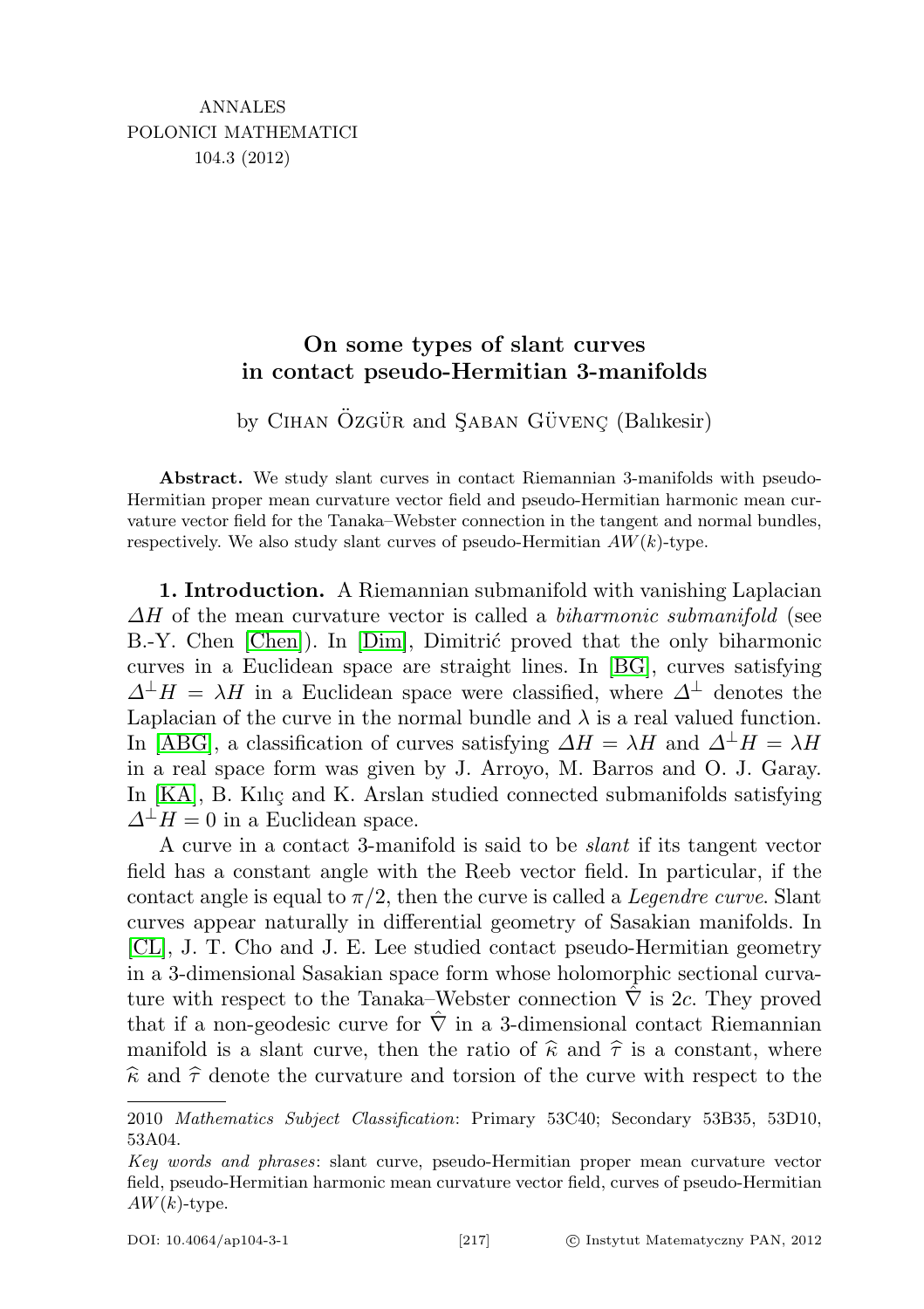connection  $\nabla$ . Furthermore, in [\[Lee\]](#page-11-3), J. E. Lee studied Legendre curves in contact pseudo-Hermitian 3-manifolds. She considered Legendre curves with pseudo-Hermitian parallel mean curvature vector field, pseudo-Hermitian proper mean curvature vector field and pseudo-Hermitian proper mean curvature vector field in the normal bundle.

In  $[AO]$ , K. Arslan and the first author studied curves of  $AW(k)$ -type. In [\[OT\]](#page-11-4), the first author and M. M. Tripathi considered  $AW(k)$ -type Legendre curves in  $\alpha$ -Sasakian manifolds. J. E. Lee [\[Lee\]](#page-11-3) defined and studied Legendre curves of pseudo-Hermitian  $AW(k)$ -type in a 3-dimensional Sasakian manifold.

In the present paper, we study slant curves with pseudo-Hermitian parallel mean curvature vector field, pseudo-Hermitian proper mean curvature vector field and pseudo-Hermitian proper mean curvature vector field in the normal bundle. We also study slant curves of pseudo-Hermitian  $AW(k)$ -type in contact pseudo-Hermitian 3-manifolds. Since a Legendre curve is a special type of a slant curve, our results generalize the results of [\[Lee\]](#page-11-3).

**2. Preliminaries.** A  $(2n+1)$ -dimensional manifold M is called a *con*tact manifold if there exists a global 1-form  $\eta$  such that  $\eta \wedge (d\eta)^n \neq 0$ everywhere on M. Given a contact form  $\eta$ , there exists a unique vector field ξ, the *characteristic vector field*, which satisfies  $\eta(\xi) = 1$  and  $d\eta(X,\xi) = 0$ for any vector field  $X$  on  $M$ . There exists an associated Riemannian metric g and a  $(1, 1)$ -type tensor field  $\varphi$  satisfying

<span id="page-1-0"></span>(2.1) 
$$
\varphi^2 X = -X + \eta(X)\xi, \quad \eta(X) = g(X,\xi), \quad d\eta(X,Y) = g(X,\varphi Y),
$$

for all  $X, Y \in \chi(M)$ . From [\(2.1\)](#page-1-0), it follows that

(2.2) 
$$
\varphi\xi = 0, \quad \eta \circ \varphi = 0, \quad g(\varphi X, \varphi Y) = g(X, Y) - \eta(X)\eta(Y).
$$

A Riemannian manifold equipped with the structure tensors  $(\varphi, \xi, \eta, g)$ satisfying [\(2.1\)](#page-1-0) is called a contact Riemannian manifold. It is denoted by  $M = \{M, \varphi, \xi, \eta, g\}.$  Using the Lie differentiation operator in the characteristic direction  $\xi$ , the operator h is defined by  $h = \frac{1}{2}$  $\frac{1}{2}L_{\xi}\varphi$ . From the definition, h is symmetric and satisfies the equations below (see [\[Blair\]](#page-10-4)), where  $\nabla$  denotes the Levi-Civita connection:

<span id="page-1-1"></span>(2.3) 
$$
h\xi = 0
$$
,  $h\varphi = -\varphi h$ ,  $\nabla_X \xi = -\varphi X - \varphi h X$ .

For a  $(2n + 1)$ -dimensional contact manifold  $M = \{M, \varphi, \xi, \eta, g\}$ , the almost complex structure J on  $M \times \mathbb{R}$  is defined by

(2.4) 
$$
J\left(X, f\frac{d}{dt}\right) = \left(\varphi X - f\xi, \eta(X)\frac{d}{dt}\right),
$$

where X is a vector field tangent to M, t is the coordinate function of  $\mathbb R$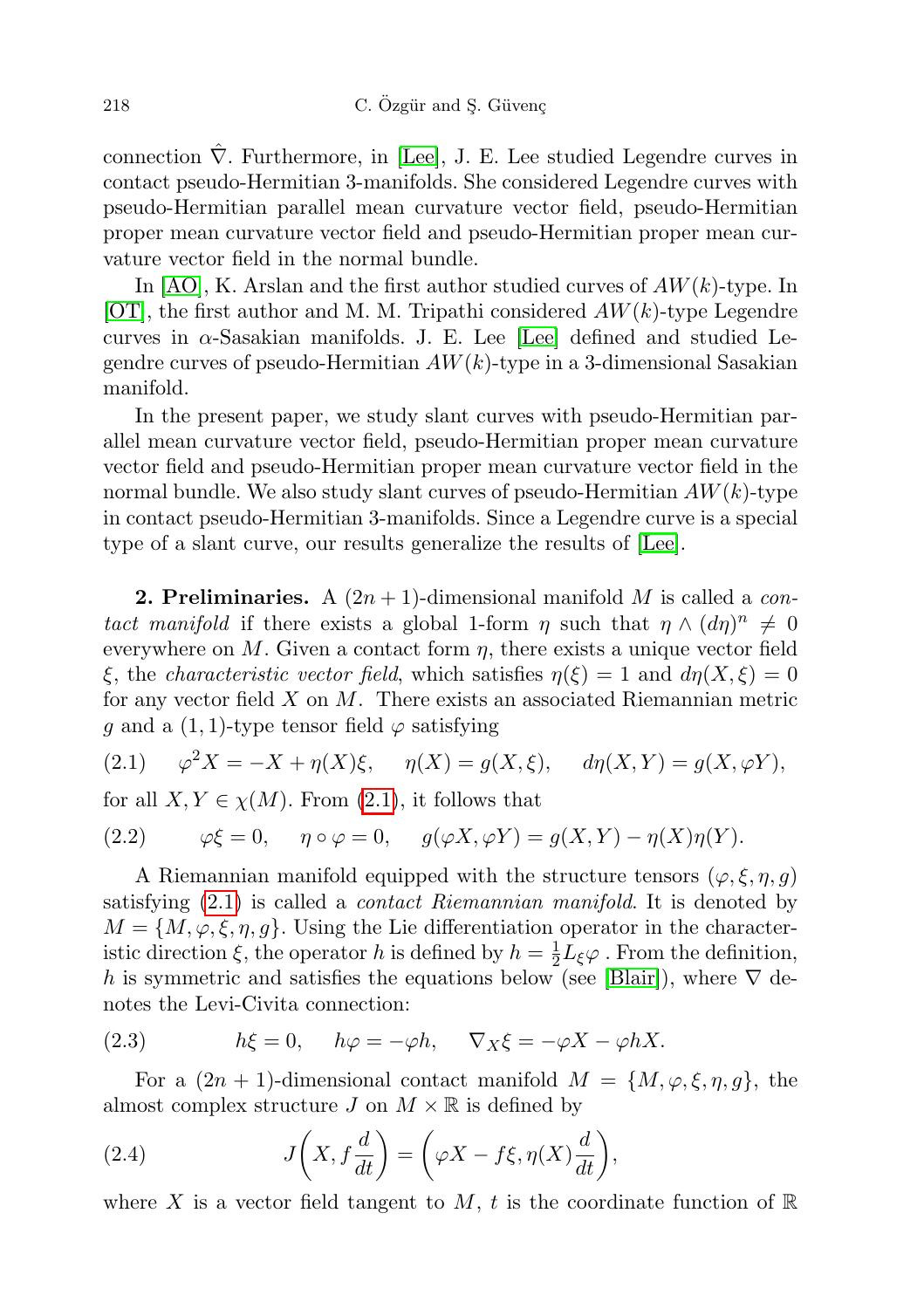and f is a  $C^{\infty}$  function on  $M \times \mathbb{R}$ . The contact Riemannian manifold M is called a Sasakian manifold if J is integrable.

On a Sasakian manifold, the covariant derivative  $\nabla\varphi$  is given by

(2.5) 
$$
(\nabla_X \varphi)Y = g(X, Y)\xi - \eta(Y)X, \quad X, Y \in \chi(M).
$$

Let  $\gamma$  be a non-geodesic curve in a 3-dimensional Riemannian manifold M and  $\{T, N, B\}$  its Frenet frame field. Then the Frenet frame field satisfies the following Frenet–Serret equations:

(2.6) 
$$
\nabla_T T = \kappa N,
$$

$$
\nabla_T N = -\kappa T + \tau B,
$$

$$
\nabla_T B = -\tau N,
$$

where  $\kappa = \|\nabla_T T\|$  is the *geodesic curvature* of  $\gamma$  and  $\tau$  its *geodesic torsion*.

Let  $\{M, \varphi, \xi, \eta, q\}$  be a 3-dimensional contact Riemannian manifold. Then the tangent space  $T_pM$  of M at a point  $p \in M$  decomposes as

$$
T_pM = D_p \oplus \mathbb{R}\xi_p, \quad D_p = \{v \in T_pM \mid \eta(v) = 0\}.
$$

Here  $D : p \to D_p$  defines a two-dimensional distribution orthogonal to  $\xi$ , which is called the *contact distribution*. The restriction of  $\varphi$  to D,  $J = \varphi|_{D}$ , defines an almost complex structure on D. The associated almost CR-structure of M is given by the holomorphic subbundle

$$
H = \{ X - iJX \mid X \in D \}
$$

of the complexified tangent bundle  $TM^{\mathbb{C}}$ . Each fiber  $H_p$  is of complex dimension 1,  $H \cap \overline{H} = \{0\}$ , and  $D \otimes \mathbb{C} = H \oplus \overline{H}$ . Furthermore, denoting the space of all smooth sections of H by  $\chi(H)$ , the integrability condition

$$
[\chi(H), \chi(H)] \subset \chi(H)
$$

is satisfied, so the associated almost CR-structure is always integrable. For H the Levi form L is defined by

$$
L: D \times D \to C^{\infty}(M, \mathbb{R}), \quad L(X, Y) = -d\eta(X, JY),
$$

where  $C^{\infty}(M,\mathbb{R})$  denotes the algebra of smooth functions on M. The Levi form is Hermitian and positive definite. We call the pair  $(\eta, L)$  a *contact* pseudo-convex pseudo-Hermitian structure on  $M$ , and we call  $M$  a contact strongly pseudo-convex pseudo-Hermitian (or almost CR-) manifold [\[Blair\]](#page-10-4).

The Tanaka–Webster connection ([\[Tan\]](#page-11-5), [\[Web\]](#page-11-6))  $\hat{\nabla}$  (or the pseudo-Hermitian connection) on a contact pseudo-convex pseudo-Hermitian manifold  $M = \{M, \eta, L\}$  is defined by

$$
\widehat{\nabla}_X Y = \nabla_X Y + \eta(X)\varphi Y + (\nabla_X \eta)(Y)\xi - \eta(Y)\nabla_X \xi
$$

<span id="page-2-0"></span>for all  $X, Y \in \chi(M)$ . Using [\(2.3\)](#page-1-1),  $\widehat{\nabla}$  can be rewritten as (2.7)  $\widehat{\nabla}_X Y = \nabla_X Y + \eta(X)\varphi Y + \eta(Y)(\varphi X + \varphi hX) - g(\varphi X + \varphi hX, Y)\xi.$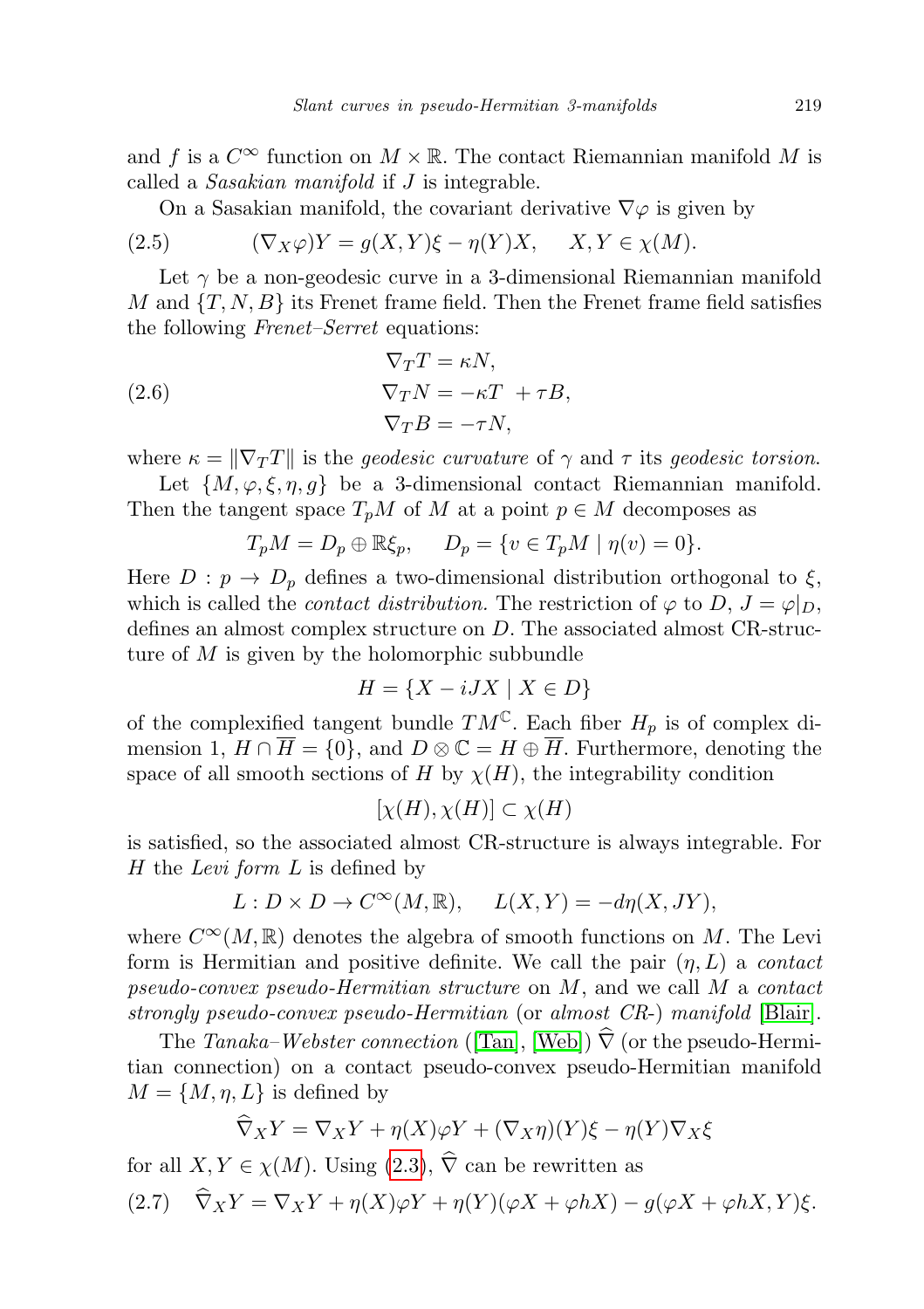The Tanaka–Webster connection  $\hat{\nabla}$  has the torsion

(2.8) 
$$
\widehat{T}(X,Y) = 2g(X,\varphi Y)\xi + \eta(Y)\varphi hX - \eta(X)\varphi hY.
$$

In particular, since  $h = 0$  for Sasakian manifolds (see [\[Blair\]](#page-10-4)), equations  $(2.7)$  and  $(2.8)$  reduce to

<span id="page-3-0"></span>
$$
\widehat{\nabla}_X Y = \nabla_X Y + \eta(X)\varphi Y + \eta(Y)\varphi X - g(\varphi X, Y)\xi,
$$
  

$$
\widehat{T}(X, Y) = 2g(X, \varphi Y)\xi.
$$

PROPOSITION 2.1 ([\[Tann\]](#page-11-7)). The Tanaka–Webster connection on a 3-dimensional contact Riemannian manifold  $M = \{M, \varphi, \xi, \eta, q\}$  is the unique linear connection satisfying the following four conditions:

(i) 
$$
\widehat{\nabla}\eta = 0
$$
,  $\widehat{\nabla}\xi = 0$ ;  
\n(ii)  $\widehat{\nabla}g = 0$ ,  $\widehat{\nabla}\varphi = 0$ ;  
\n(iii)  $\widehat{T}(X, Y) = -\eta([X, Y])\xi$ ,  $X, Y \in D$ ;  
\n(iv)  $\widehat{T}(\xi, \varphi Y) = -\varphi \widehat{T}(\xi, Y), Y \in D$ .

3. Slant curves in contact pseudo-Hermitian geometry. Let  $M$ be a contact Riemannian 3-manifold and assume that  $\gamma : I \to M$  is a curve parametrized by arc-length in  $M$ . In [\[CL\]](#page-11-2), J. T. Cho and J. E. Lee defined the Frenet frame field  $\{T, N, B\}$  along  $\gamma$  for the pseudo-Hermitian connection  $\hat{\nabla}$ , which satisfies the following Frenet–Serret equations for  $\hat{\nabla}$ :

<span id="page-3-1"></span>(3.1) 
$$
\nabla_T T = \hat{\kappa} N,
$$

$$
\widehat{\nabla}_T N = -\hat{\kappa} T + \hat{\tau} B,
$$

$$
\widehat{\nabla}_T B = -\hat{\tau} N,
$$

where  $\hat{\kappa} = \|\hat{\nabla}_T T\|$  is the *pseudo-Hermitian curvature* of  $\gamma$  and  $\hat{\tau}$  its *pseudo-*Hermitian torsion. A pseudo-Hermitian helix is a curve whose pseudo-Hermitian curvature and pseudo-Hermitian torsion are non-zero constants. In particular, curves with constant non-zero pseudo-Hermitian curvature and zero pseudo-Hermitian torsion are called pseudo-Hermitian circles. Pseudo-Hermitian geodesics are pseudo-Hermitian helices whose pseudo-Hermitian curvature and pseudo-Hermitian torsion are zero [\[CL\]](#page-11-2).

Let M be a contact metric 3-manifold and  $\gamma(s)$  a Frenet curve in M parametrized by arc-length. The *contact angle*  $\alpha(s)$  is defined by  $\cos[\alpha(s)] =$  $g(T(s), \xi)$ . The curve  $\gamma$  is called a *slant curve* if its contact angle is constant. Slant curves with contact angle  $\pi/2$  are traditionally called *Legendre curves*.

In the present paper, we assume that all curves are non-geodesic Frenet curves, that is,  $\hat{\kappa} \neq 0$ .

PROPOSITION 3.1 ([\[CL\]](#page-11-2)). A curve  $\gamma$  for  $\hat{\nabla}$  is a slant curve if and only if  $\eta(N)=0$ .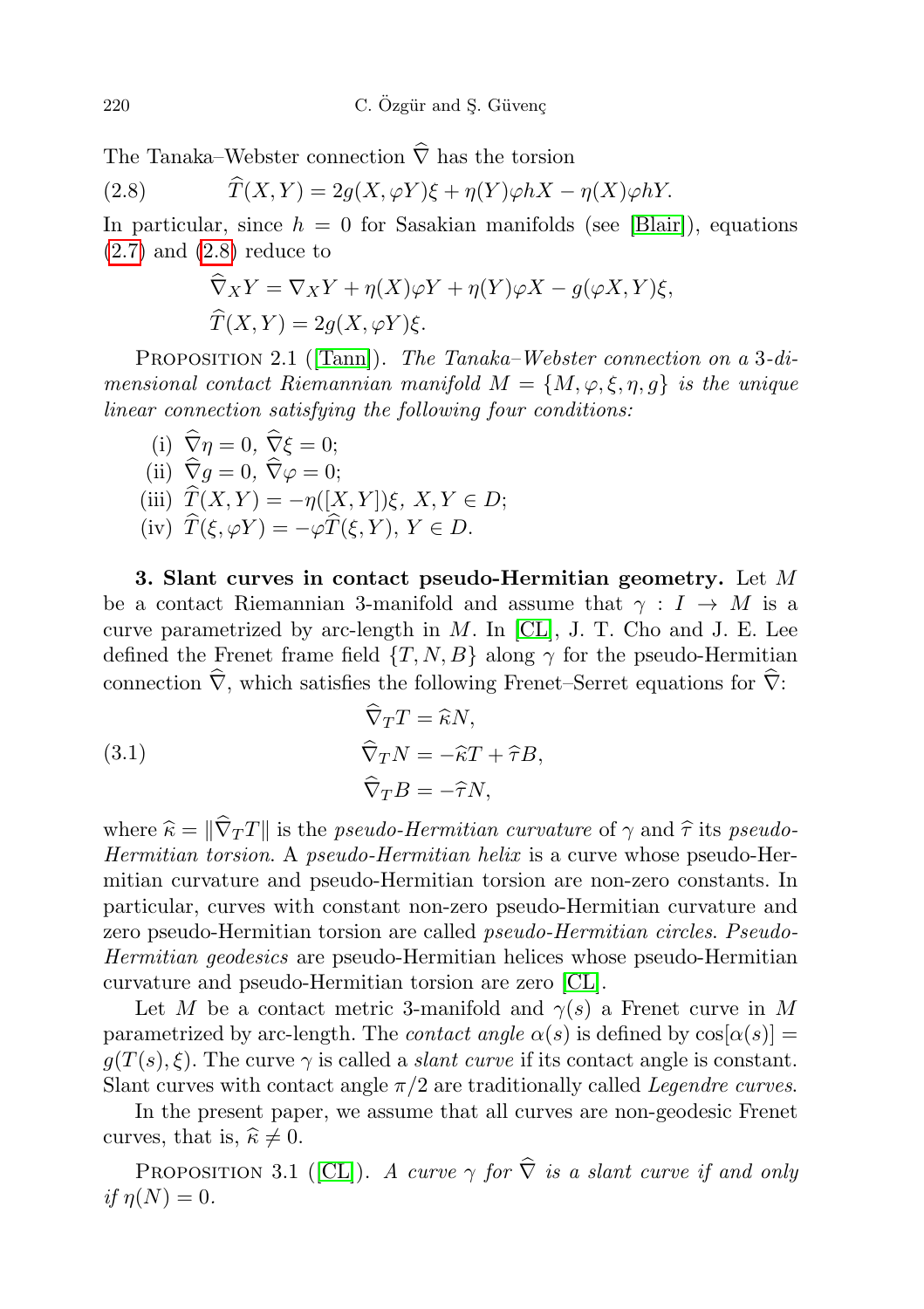PROPOSITION 3.2 ([\[CL\]](#page-11-2)). Let  $\gamma$  be a slant curve for  $\hat{\nabla}$  in a 3-dimensional contact Riemannian manifold M. Then the ratio of  $\hat{\tau}$  and  $\hat{\kappa}$  is a constant.

<span id="page-4-3"></span>Note that

(3.2) 
$$
\widehat{\tau}/\widehat{\kappa} = \cot \alpha_0,
$$

where  $\alpha_0$  is the contact angle of  $\gamma$ .

In [\[CL\]](#page-11-2), J. T. Cho and J. E. Lee proved the following proposition:

PROPOSITION 3.3. If a curve in a 3-dimensional contact Riemannian manifold is a Legendre curve for the Tanaka–Webster connection  $\hat{\nabla}$ , then  $\hat{\tau} = 0.$ 

We have the following corollary:

<span id="page-4-2"></span>COROLLARY 3.4. Let  $\gamma$  be a slant curve for the Tanaka–Webster connection  $\widehat{\nabla}$  with contact angle  $\alpha_0$  in a 3-dimensional contact Riemannian manifold M. Then  $\gamma$  is a Legendre curve if and only if  $\hat{\tau} = 0$ .

4. Pseudo-Hermitian mean curvature vector field. The pseudo-Hermitian mean curvature vector field  $\hat{H}$  of a curve  $\gamma$  in a 3-dimensional contact Riemannian manifold is defined by

<span id="page-4-0"></span>(4.1) 
$$
\widehat{H} = \widehat{\nabla}_T T = \widehat{\kappa} N
$$

(see [\[Lee\]](#page-11-3)).

In a 3-dimensional contact Riemannian manifold M with the Tanaka– Webster connection  $\hat{\nabla}$ , a vector field X normal to the curve  $\gamma$  is called pseudo-Hermitian parallel [\[Lee\]](#page-11-3) if  $\widehat{\nabla}^{\perp}_TX = 0$ .

<span id="page-4-1"></span>Differentiating [\(4.1\)](#page-4-0), we get

(4.2) 
$$
\widehat{\nabla}^{\perp}_T \widehat{H} = \widehat{\kappa}' N + \widehat{\kappa} \widehat{\tau} B.
$$

PROPOSITION 4.1.  $\gamma$  is a curve with pseudo-Hermitian parallel mean curvature vector field if and only if it is a pseudo-Hermitian circle.

*Proof.* Let  $\gamma$  be a curve with  $\widehat{\nabla}_{T}^{\perp}\widehat{H} = 0$ . Using [\(4.2\)](#page-4-1), we get

(4.3) 
$$
\widehat{\kappa}' N + \widehat{\kappa} \widehat{\tau} B = 0.
$$

So  $\hat{\kappa}$  is a non-zero constant and  $\hat{\tau} = 0$ . Hence  $\gamma$  is a pseudo-Hermitian circle.

Conversely, let  $\gamma$  be a pseudo-Hermitian circle. Then  $\hat{\kappa}$  is a non-zero constant and  $\hat{\tau} = 0$ . This implies  $\hat{\nabla}_{T}^{\perp} \hat{H} = (\hat{\nabla}_{T} H)^{\perp} = \hat{\kappa}' N + \hat{\kappa} \hat{\tau} B = 0$ , as desired desired.  $\blacksquare$ 

In view of Corollary [3.4,](#page-4-2) we get the following corollary:

COROLLARY 4.2.  $\gamma$  is a slant curve with pseudo-Hermitian parallel mean curvature vector field if and only if it is a pseudo-Hermitian Legendre circle.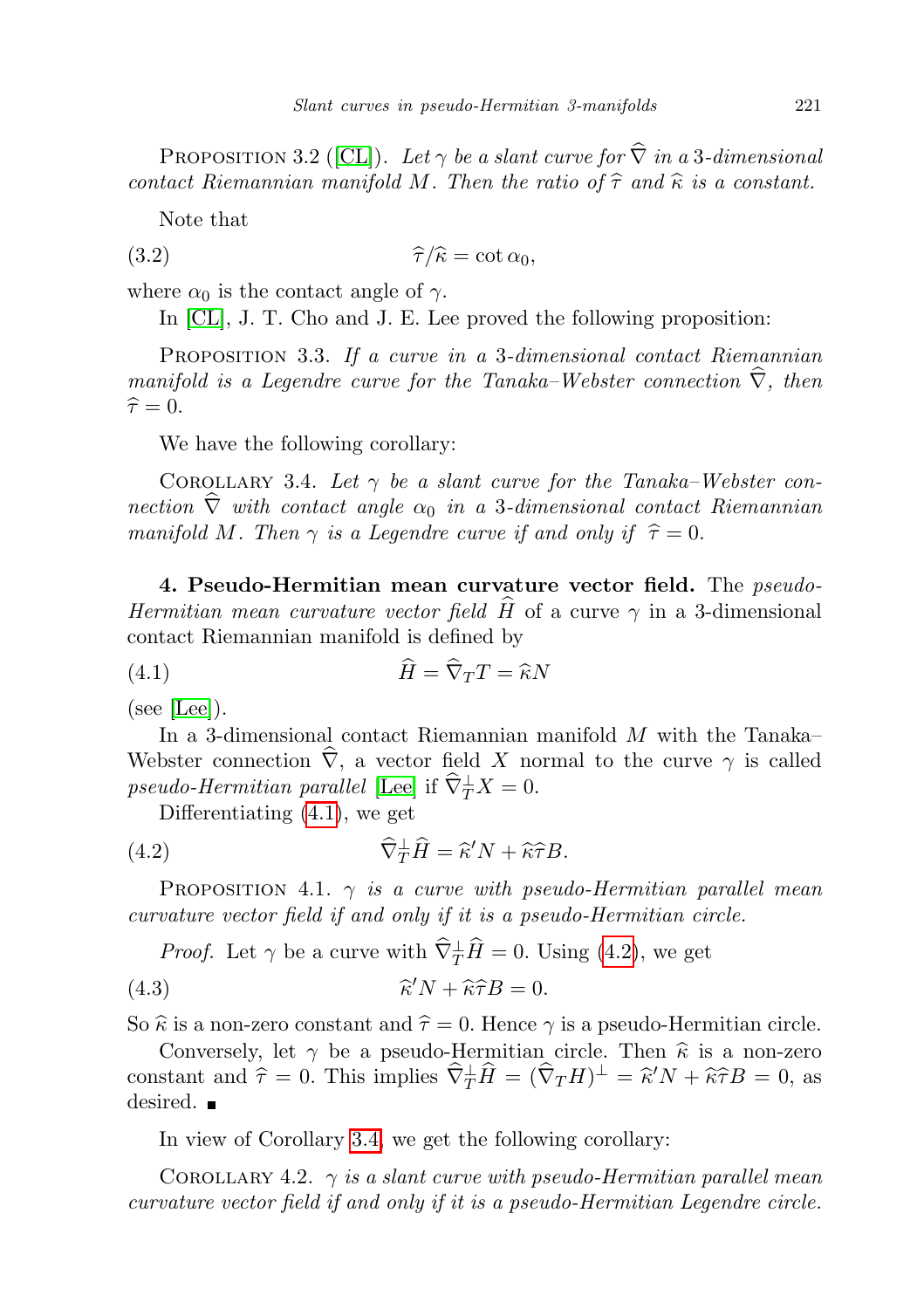For a curve  $\gamma$  in a 3-dimensional contact Riemannian manifold M with the Tanaka–Webster connection  $\hat{\nabla}$ .

<span id="page-5-2"></span>(4.4) 
$$
\widehat{\Delta H} = -\widehat{\nabla}_T \widehat{\nabla}_T \widehat{\nabla}_T T,
$$

where  $\hat{H}$  is the pseudo-Hermitian mean curvature vector field of  $\gamma$  [\[Lee\]](#page-11-3). The Laplacian of the pseudo-Hermitian mean curvature vector field in the normal bundle is defined by

<span id="page-5-3"></span>(4.5) 
$$
\widehat{\Delta}^{\perp}\widehat{H} = -\widehat{\nabla}_{T}^{\perp}\widehat{\nabla}_{T}^{\perp}\widehat{\nabla}_{T}^{\perp}T,
$$

where  $\hat{\nabla}^{\perp}$  denotes the the normal connection in the normal bundle [\[Lee\]](#page-11-3).

A curve  $\gamma$  in a 3-dimensional contact Riemannian manifold M is called a curve with pseudo-Hermitian proper mean curvature vector field if  $\Delta H$  $=\lambda \widehat{H}$ , where  $\lambda$  is a non-zero  $C^{\infty}$  function. In particular if  $\widehat{\Delta} \widehat{H} = 0$ , then it is a curve with pseudo-Hermitian harmonic mean curvature vector field [\[Lee\]](#page-11-3).

A curve  $\gamma$  in a 3-dimensional contact Riemannian manifold M is called a curve with pseudo-Hermitian proper mean curvature vector field in the normal bundle if  $\widehat{\Delta}^{\perp}\widehat{H} = \lambda\widehat{H}$ , where  $\widehat{\Delta}^{\perp}$  is the Laplacian of the pseudo-Hermitian mean curvature vector field in the normal bundle, where  $\lambda$  is a non-zero  $C^{\infty}$  function [\[Lee\]](#page-11-3). In particular if  $\hat{\Delta}^{\perp}\hat{H} = 0$ , then it is a *curve* with pseudo-Hermitian harmonic mean curvature vector field in the normal bundle.

<span id="page-5-5"></span>LEMMA 4.3. Let  $\gamma$  be a curve in a 3-dimensional contact Riemannian manifold M. Then

<span id="page-5-6"></span>
$$
(4.6) \qquad \widehat{\nabla}_{T}\widehat{\nabla}_{T}\widehat{\nabla}_{T}T = -3\widehat{\kappa}\widehat{\kappa}'T + (\widehat{\kappa}'' - \widehat{\kappa}^{3} - \widehat{\kappa}\widehat{\tau}^{2})N + (2\widehat{\kappa}'\widehat{\tau} + \widehat{\kappa}\widehat{\tau}')B,
$$

$$
(4.7) \qquad \widehat{\nabla}_{T}^{\perp} \widehat{\nabla}_{T}^{\perp} \widehat{\nabla}_{T}^{\perp} T = (\widehat{\kappa}'' - \widehat{\kappa} \widehat{\tau}^{2}) N + (2 \widehat{\kappa}' \widehat{\tau} + \widehat{\kappa} \widehat{\tau}') B,
$$

<span id="page-5-4"></span>(4.8) 
$$
\Delta H = -\nabla_T \nabla_T \nabla_T T,
$$

$$
\widehat{\Delta}^{\perp} \widehat{H} = -\widehat{\nabla}^{\perp}_T \widehat{\nabla}^{\perp}_T \widehat{\nabla}^{\perp}_T T.
$$

<span id="page-5-0"></span>*Proof.* From  $(3.1)$ ,

$$
\widehat{\nabla}_T T = \widehat{\kappa} N.
$$

Differentiating [\(4.9\)](#page-5-0) with respect to  $\hat{\nabla}$  and using [\(3.1\)](#page-3-1), we find

(4.10) 
$$
\widehat{\nabla}_T \widehat{\nabla}_T T = -\widehat{\kappa}^2 T + \widehat{\kappa}' N + \widehat{\kappa} \widehat{\tau} B
$$

and

<span id="page-5-7"></span><span id="page-5-1"></span>
$$
\widehat{\nabla}_T \widehat{\nabla}_T \widehat{\nabla}_T T = -3\widehat{\kappa}\widehat{\kappa}' T + (\widehat{\kappa}'' - \widehat{\kappa}^3 - \widehat{\kappa}\widehat{\tau}^2)N + (2\widehat{\kappa}'\widehat{\tau} + \widehat{\kappa}\widehat{\tau}')B.
$$

From [\(3.1\)](#page-3-1), we obtain

(4.11) 
$$
\widehat{\nabla}_T^{\perp}T = \widehat{\kappa}N.
$$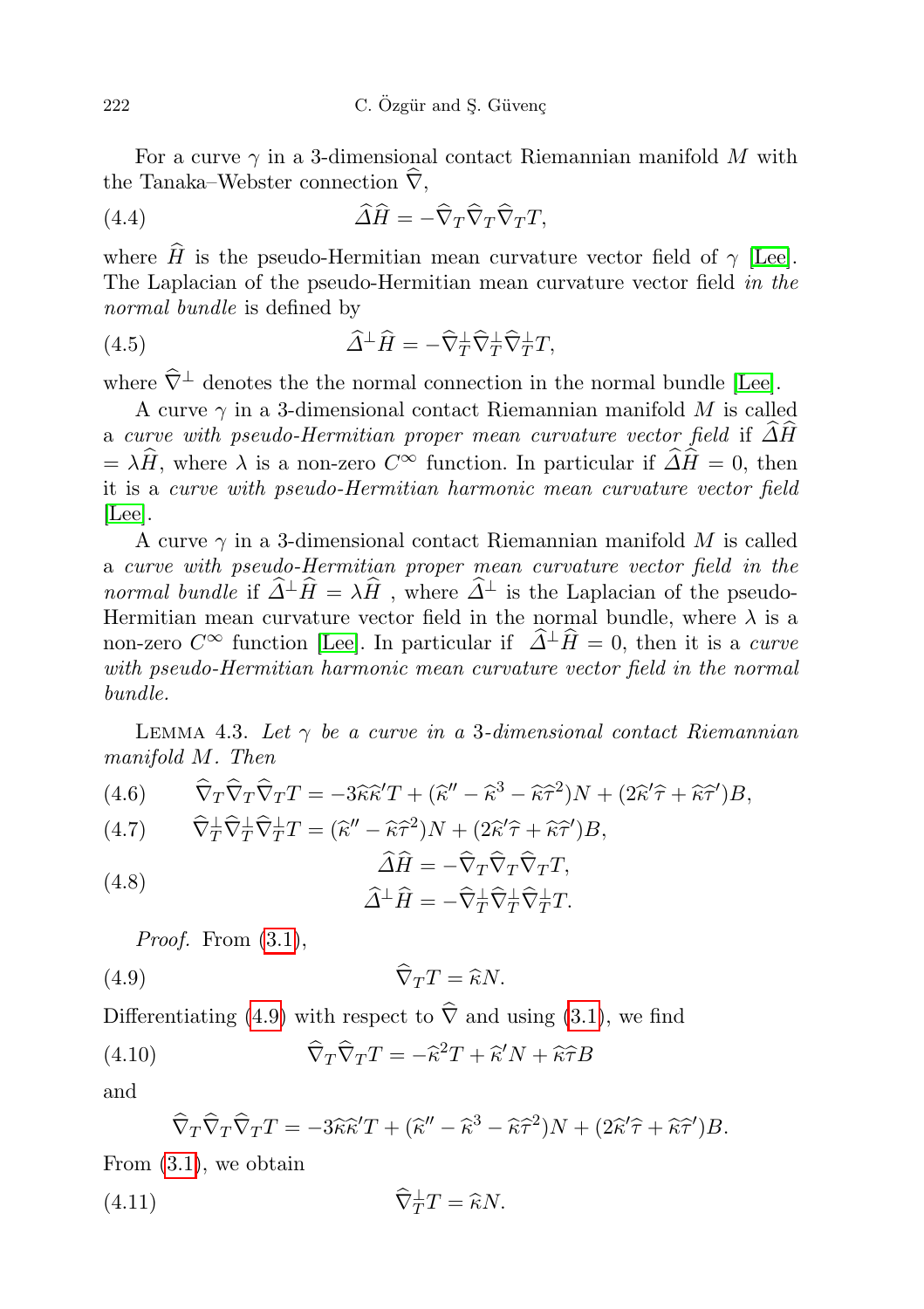If we apply  $\widehat{\nabla}^{\perp}$  to [\(4.11\)](#page-5-1) and use [\(3.1\)](#page-3-1), we get

(4.12) 
$$
\widehat{\nabla}^{\perp}_T \widehat{\nabla}^{\perp}_T T = \widehat{\kappa}' N + \widehat{\kappa} \widehat{\tau} B.
$$

Finally  $(3.1)$  and  $(4.12)$  give

<span id="page-6-0"></span>
$$
\widehat{\nabla}_{T}^{\perp} \widehat{\nabla}_{T}^{\perp} \widehat{\nabla}_{T}^{\perp} T = (\widehat{\kappa}'' - \widehat{\kappa}\widehat{\tau}^{2})N + (2\widehat{\kappa}'\widehat{\tau} + \widehat{\kappa}\widehat{\tau}')B.
$$

By the use of  $(4.1), (4.4)$  $(4.1), (4.4)$  $(4.1), (4.4)$  $(4.1), (4.4)$  $(4.1), (4.4)$  and  $(4.5),$  we get  $(4.8).$  $(4.8).$  $(4.8).$ 

Using Lemma [4.3,](#page-5-5) we have the following theorem:

THEOREM 4.4. A curve  $\gamma$  has pseudo-Hermitian proper mean curvature vector field if and only if it is a pseudo-Hermitian circle satisfying  $\lambda = \hat{\kappa}^2$ <br>or a pseudo-Hermitian belix satisfying  $\lambda = \hat{\kappa}^2 + \hat{\kappa}^2$ or a pseudo-Hermitian helix satisfying  $\lambda = \hat{\kappa}^2 + \hat{\tau}^2$ .

*Proof.* Assume that  $\gamma$  has pseudo-Hermitian proper mean curvature vec-tor field. Then from [\(4.8\)](#page-5-4), the condition  $\widehat{\Delta H} = \lambda \widehat{H}$  gives

<span id="page-6-1"></span>
$$
3\widehat{\kappa}\widehat{\kappa}'T + (\widehat{\kappa}^3 + \widehat{\kappa}\widehat{\tau}^2 - \widehat{\kappa}'')N - (2\widehat{\kappa}'\widehat{\tau} + \widehat{\kappa}\widehat{\tau}')B = \lambda\widehat{\kappa}N.
$$

Hence

(4.13) 
$$
3\hat{\kappa}\hat{\kappa}' = 0, \quad \hat{\kappa}^3 + \hat{\kappa}\hat{\tau}^2 - \hat{\kappa}'' = \lambda\hat{\kappa}, \quad -(2\hat{\kappa}'\hat{\tau} + \hat{\kappa}\hat{\tau}') = 0.
$$

Since  $\gamma$  is a non-geodesic curve,  $\hat{\kappa} \neq 0$ . Then  $\hat{\kappa}$  is a non-zero constant and  $\hat{\tau}$ <br>is a constant. From the second countion of (4.13), we find  $\lambda = \hat{\kappa}^2 + \hat{\kappa}^2$ . Hence is a constant. From the second equation of  $(4.13)$ , we find  $\lambda = \hat{\kappa}^2 + \hat{\tau}^2$ . Hence  $\gamma$  is a pseudo-Hermitian circle satisfying  $\lambda = \hat{\kappa}^2$  or a pseudo-Hermitian helix<br>satisfying  $\lambda = \hat{\kappa}^2 + \hat{\kappa}^2$ satisfying  $\lambda = \hat{\kappa}^2 + \hat{\tau}^2$ .<br>The converse is trivi

The converse is trivial.  $\blacksquare$ 

COROLLARY 4.5. A slant curve  $\gamma$  has pseudo-Hermitian proper mean curvature vector field if and only if it is a pseudo-Hermitian Legendre circle satisfying  $\lambda = \hat{\kappa}^2$  or a pseudo-Hermitian slant helix satisfying  $\lambda = \hat{\kappa}^2 + \hat{\tau}^2$ .

*Proof.* Let  $\gamma$  be a non-geodesic slant curve in a 3-dimensional contact Riemannian manifold M. Then from Corollary [3.4,](#page-4-2)  $\gamma$  is a Legendre curve if and only if  $\hat{\tau} = 0$ . Substituting  $\hat{\tau} = 0$  in [\(4.13\)](#page-6-1) we obtain the result.

COROLLARY 4.6. There does not exist a slant curve with pseudo-Hermitian harmonic mean curvature vector field.

*Proof.* Assume that  $\gamma$  is a non-geodesic curve in a 3-dimensional contact Riemannian manifold M. From [\(4.8\)](#page-5-4), if  $\widehat{\Delta H} = 0$ , then

$$
3\widehat{\kappa}\widehat{\kappa}'T + (\widehat{\kappa}^3 + \widehat{\kappa}\widehat{\tau}^2 - \widehat{\kappa}'')N - (2\widehat{\kappa}'\widehat{\tau} + \widehat{\kappa}\widehat{\tau}')B = 0,
$$

which gives  $\hat{\kappa}^2 + \hat{\tau}^2 = 0$ . Hence  $\hat{\kappa} = 0$  and  $\gamma$  is a geodesic, a contradiction.

THEOREM 4.7.  $\gamma$  is a slant curve with pseudo-Hermitian proper mean curvature vector field in the normal bundle if and only if it is either a Legendre curve satisfying  $\lambda = -\hat{\kappa}''/\hat{\kappa}, \hat{\kappa}(s) \neq as+b$  (where a and b are constants),<br>or a pseudo Hermitian clant helix satisfying  $\lambda = \hat{\kappa}^2$ or a pseudo-Hermitian slant helix satisfying  $\lambda = \hat{\tau}^2$ .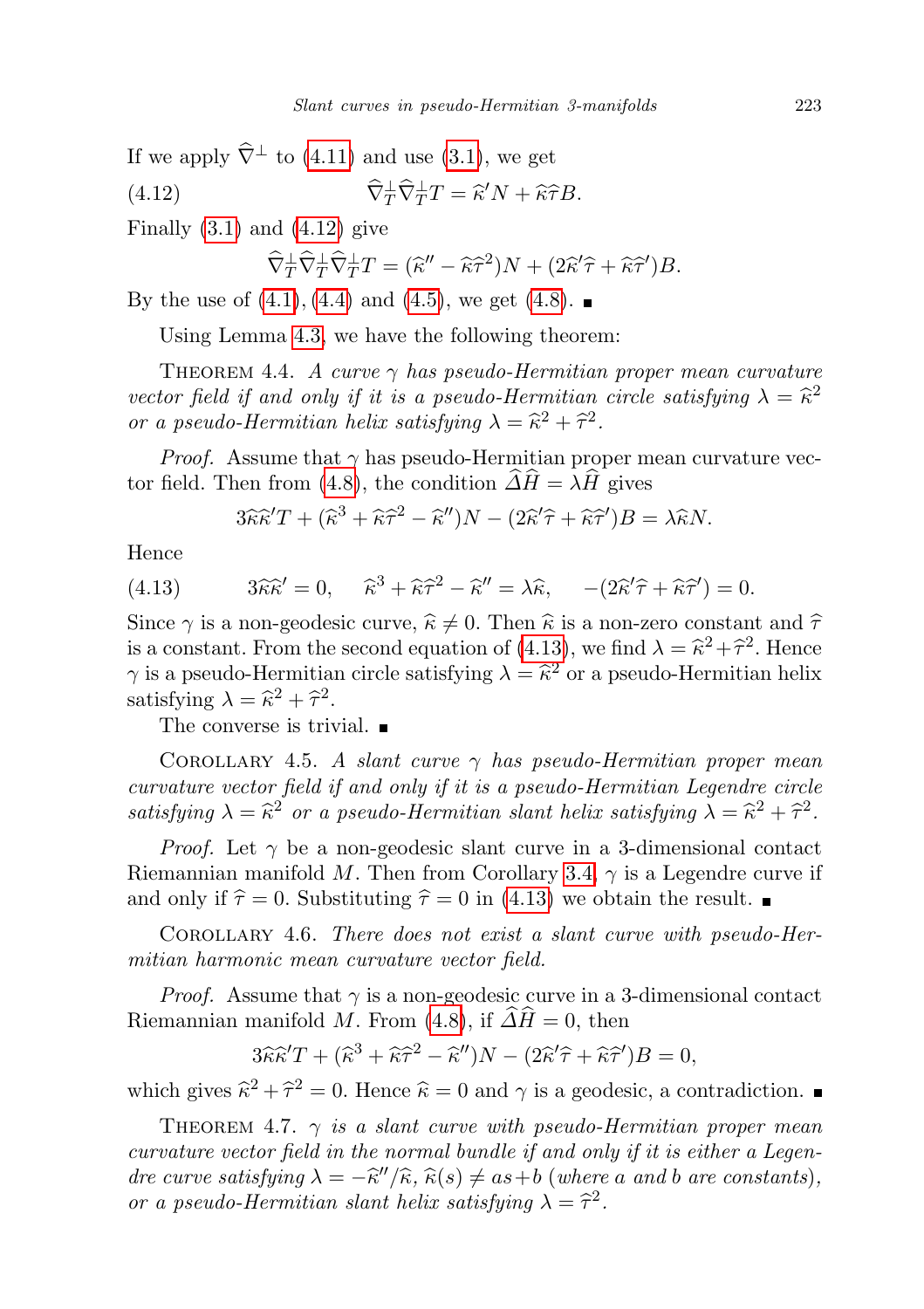*Proof.* Assume that  $\gamma$  is a non-geodesic slant curve with contact angle  $\alpha_0$ and has pseudo-Hermitian proper mean curvature vector field in the normal bundle. Then by definition,  $\widehat{\Delta}^{\perp}\widehat{H} = \lambda\widehat{H}$ . Using [\(4.8\)](#page-5-4), we get

<span id="page-7-2"></span>(4.14) 
$$
(\widehat{\kappa}\widehat{\tau}^2 - \widehat{\kappa}'')N - (2\widehat{\kappa}'\widehat{\tau} + \widehat{\kappa}\widehat{\tau}')B = \lambda \widehat{\kappa}N,
$$

which gives

<span id="page-7-0"></span>(4.15) 
$$
\widehat{\kappa}\widehat{\tau}^2 - \widehat{\kappa}'' = \lambda \widehat{\kappa}, \quad -(2\widehat{\kappa}'\widehat{\tau} + \widehat{\kappa}\widehat{\tau}') = 0.
$$

In view of  $(3.2)$ , using  $(4.15)$  we can write

(4.16) 
$$
\widehat{\kappa}^3 \cot^2 \alpha_0 - \widehat{\kappa}'' = \lambda \widehat{\kappa}, \quad -3\widehat{\kappa}\widehat{\kappa}' \cot \alpha_0 = 0.
$$

<span id="page-7-1"></span>Finally we solve [\(4.16\)](#page-7-1) in two cases:

(i) If  $\alpha_0 = \pi/2$ , then  $\gamma$  is a Legendre curve and cot  $\alpha_0 = 0$ . Hence  $-\hat{\kappa}'' = \lambda \hat{\kappa}$ . Since  $\lambda \neq 0$  and  $\hat{\kappa} \neq 0$ , we have  $\hat{\kappa}'' \neq 0$ . In this case,  $\gamma$  is a Logondra curve satisfying  $\lambda = -\hat{\kappa}''/\hat{\kappa}$   $\hat{\kappa}(s) \neq a s + b$  where a and b are Legendre curve satisfying  $\lambda = -\hat{\kappa}''/\hat{\kappa}, \hat{\kappa}(s) \neq as + b$  where a and b are constants.

(ii) If  $\alpha_0 \neq \pi/2$ , then cot  $\alpha_0 \neq 0$ . Using the second equation of [\(4.16\)](#page-7-1), we see that  $\hat{\kappa}$  is a constant. Then  $\hat{\kappa}'' = 0$ , so the first equation of [\(4.16\)](#page-7-1) turns<br>into  $\hat{\kappa}^3 \cot^2 \alpha_s = \lambda \hat{\kappa}$ . Hence  $\lambda = (\hat{\kappa} \cot \alpha_s)^2 = \hat{\kappa}^2$ . So  $\alpha$  is a pseudo-Hermitian into  $\hat{\kappa}^3 \cot^2 \alpha_0 = \lambda \hat{\kappa}$ . Hence  $\lambda = (\hat{\kappa} \cot \alpha_0)^2 = \hat{\tau}^2$ . So  $\gamma$  is a pseudo-Hermitian short belig satisfying  $\lambda = \hat{\tau}^2$ slant helix satisfying  $\lambda = \hat{\tau}^2$ .<br>Conversely let  $\hat{\epsilon}$  be a Lex

Conversely, let  $\gamma$  be a Legendre curve satisfying  $\lambda = -\hat{\kappa}''/\hat{\kappa}, \hat{\kappa}(s) \neq as+b$ <br>are a and b are constants, or a pseudo-Hermitian slaps helix satisfying where  $a$  and  $b$  are constants, or a pseudo-Hermitian slant helix satisfying  $\lambda = \hat{\tau}^2$ . In both cases, [\(4.14\)](#page-7-2) is satisfied. Hence  $\gamma$  is a curve with pseudo-<br>Hermitian proper mean curvature vector field in the permal bundle Hermitian proper mean curvature vector field in the normal bundle.

Remark 4.8. In [\[Lee,](#page-11-3) Theorem 3.9], Lee studied the same problem for a constant  $\lambda$  and  $\alpha_0 = \pi/2$ . So our theorem is a generalization of her result.

COROLLARY 4.9.  $\gamma$  is a curve with pseudo-Hermitian harmonic mean curvature vector field in the normal bundle if and only if it is a Legendre curve satisfying  $\hat{\kappa}(s) = as + b$ , where a and b are constants.

Corollary 4.10. There does not exist a pseudo-Hermitian slant helix with pseudo-Hermitian harmonic mean curvature vector field in the normal bundle.

**5. Slant curves of pseudo-Hermitian**  $AW(k)$ -type. In [\[AO\]](#page-10-3), K. Arslan and the first author studied curves of  $AW(k)$ -type. Lee defined curves of pseudo-Hermitian  $AW(k)$ -type in [\[Lee\]](#page-11-3). In this section, we study nongeodesic slant curves of pseudo-Hermitian  $AW(k)$ -type in 3-dimensional contact Riemannian manifolds.

DEFINITION 5.1 ([\[Lee\]](#page-11-3)). Let  $M$  be a 3-dimensional contact Riemannian manifold with the Tanaka–Webster connection  $\hat{\nabla}$ . Curves of pseudo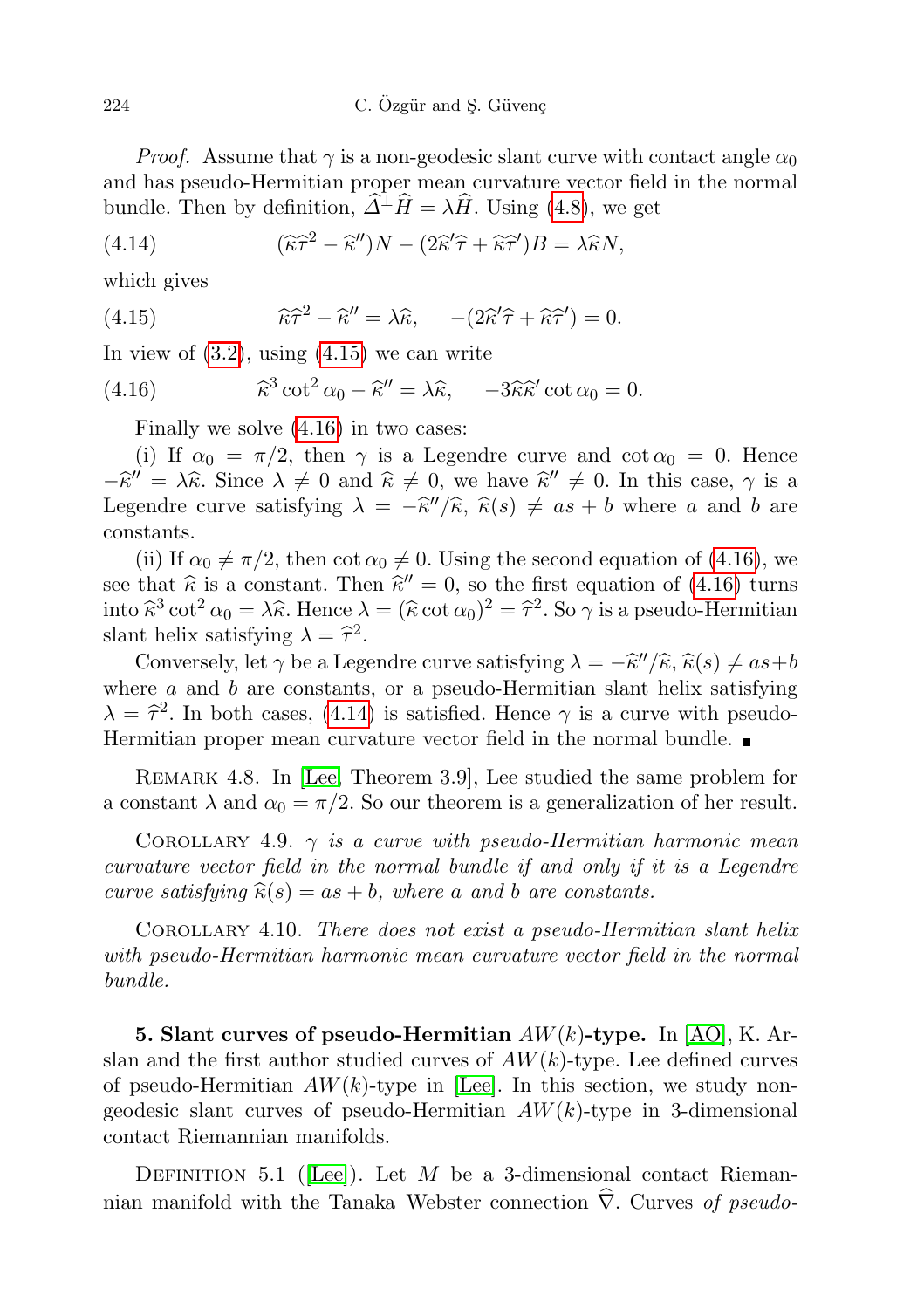*Hermitian AW* $(1)$ -type satisfy

$$
(\widehat{\nabla}_T\widehat{\nabla}_T\widehat{\nabla}_T T)^{\perp}=0,
$$

of pseudo-Hermitian  $AW(2)$ -type satisfy

$$
(\widehat{\nabla}_T \widehat{\nabla}_T \widehat{\nabla}_T T)^{\perp} \wedge (\widehat{\nabla}_T \widehat{\nabla}_T T)^{\perp} = 0,
$$

and of pseudo-Hermitian  $AW(3)$ -type satisfy

$$
(\widehat{\nabla}_T \widehat{\nabla}_T \widehat{\nabla}_T T)^{\perp} \wedge (\widehat{\nabla}_T T)^{\perp} = 0,
$$

where  $(\nabla_T \nabla_T \nabla_T T)^{\perp}$ ,  $(\nabla_T \nabla_T T)^{\perp}$  and  $(\nabla_T T)^{\perp}$  are the normal parts of (4.[6\)](#page-5-6), (4.[10\)](#page-5-7) and (4.[1\)](#page-4-0), respectively.

Let  $\gamma$  be a curve in a 3-dimensional contact Riemannian manifold M and  $\{T, N, B\}$  its Frenet frame field. Using  $(4.9)$ ,  $(4.10)$  and  $(4.6)$ , we find

<span id="page-8-0"></span>(5.1) 
$$
(\widehat{\nabla}_T T)^{\perp} = \widehat{\kappa} N,
$$

$$
(\widehat{\nabla}_T \widehat{\nabla}_T T)^{\perp} = \widehat{\kappa}' N + \widehat{\kappa} \widehat{\tau} B,
$$

$$
(\widehat{\nabla}_T \widehat{\nabla}_T \widehat{\nabla}_T T)^{\perp} = (\widehat{\kappa}'' - \widehat{\kappa}^3 - \widehat{\kappa} \widehat{\tau}^2) N + (2\widehat{\kappa}' \widehat{\tau} + \widehat{\kappa} \widehat{\tau}') B.
$$

Firstly, we give the following theorem:

<span id="page-8-2"></span>THEOREM 5.2. Let  $\gamma$  be a slant curve with contact angle  $\alpha_0$ . Then  $\gamma$ is of pseudo-Hermitian  $AW(1)$ -type if and only if it is a Legendre curve with pseudo-Hermitian curvature  $\hat{\kappa}$ , which satisfies the differential equation  $\widehat{\kappa}'' - \widehat{\kappa}^3 = 0.$ 

*Proof.* Assume that  $\gamma$  is of pseudo-Hermitian  $AW(1)$ -type. By definition  $(\widehat{\nabla}_T \widehat{\nabla}_T \widehat{\nabla}_T T)^{\perp} = 0$ . Hence, we use the third equation of [\(5.1\)](#page-8-0) with [\(3.2\)](#page-4-3) to find

<span id="page-8-1"></span>(5.2) 
$$
\widehat{\kappa}'' - \widehat{\kappa}^3 - \widehat{\kappa}^3 \cot^2 \alpha_0 = 0, \quad 3\widehat{\kappa}\widehat{\kappa}' \cot \alpha_0 = 0.
$$

The second equation implies that  $\hat{\kappa}$  is a constant or  $\alpha_0 = \pi/2$ . If  $\hat{\kappa}$  is a constant then  $\hat{\kappa}'' = 0$ . So the first equation turns into  $(\hat{\kappa}^3)$ ,  $(1 + \cot^2 \alpha_2)$ constant, then  $\hat{\kappa}'' = 0$ . So the first equation turns into  $(-\hat{\kappa}^3) \cdot (1 + \cot^2 \alpha_0)$ <br>= 0. Thus  $\hat{\kappa} = 0$ , which is a contradiction. If  $\alpha_0 = \pi/2$ , then  $\alpha$  is a Logardro = 0. Thus  $\hat{\kappa} = 0$ , which is a contradiction. If  $\alpha_0 = \pi/2$ , then  $\gamma$  is a Legendre curve and  $\cot \alpha_0 = 0$ , so the first equation becomes  $\hat{\kappa}'' - \hat{\kappa}^3 = 0$ . Hence  $\gamma$ is a Legendre curve with pseudo-Hermitian curvature  $\hat{\kappa}$ , which satisfies the differential equation  $\hat{\kappa}'' - \hat{\kappa}^3 = 0$ .<br>Conversely let  $\alpha$  be a Lexand

Conversely, let  $\gamma$  be a Legendre curve with pseudo-Hermitian curvature  $\hat{\kappa}$ , which satisfies the differential equation  $\hat{\kappa}'' - \hat{\kappa}^3 = 0$ . Since  $\gamma$  is a Legendre curve,  $\alpha_0 = \pi/2$  and  $\cot \alpha_0 = 0$ . Then the equations of [\(5.2\)](#page-8-1) are satisfied. Thus  $(\widehat{\nabla}_T \widehat{\nabla}_T \widehat{\nabla}_T T)^{\perp} = 0$ , so by definition,  $\gamma$  is of pseudo-Hermitian  $AW(1)$ type.  $\blacksquare$ 

For Legendre curves, we can state the following corollary which was given in [\[Lee\]](#page-11-3).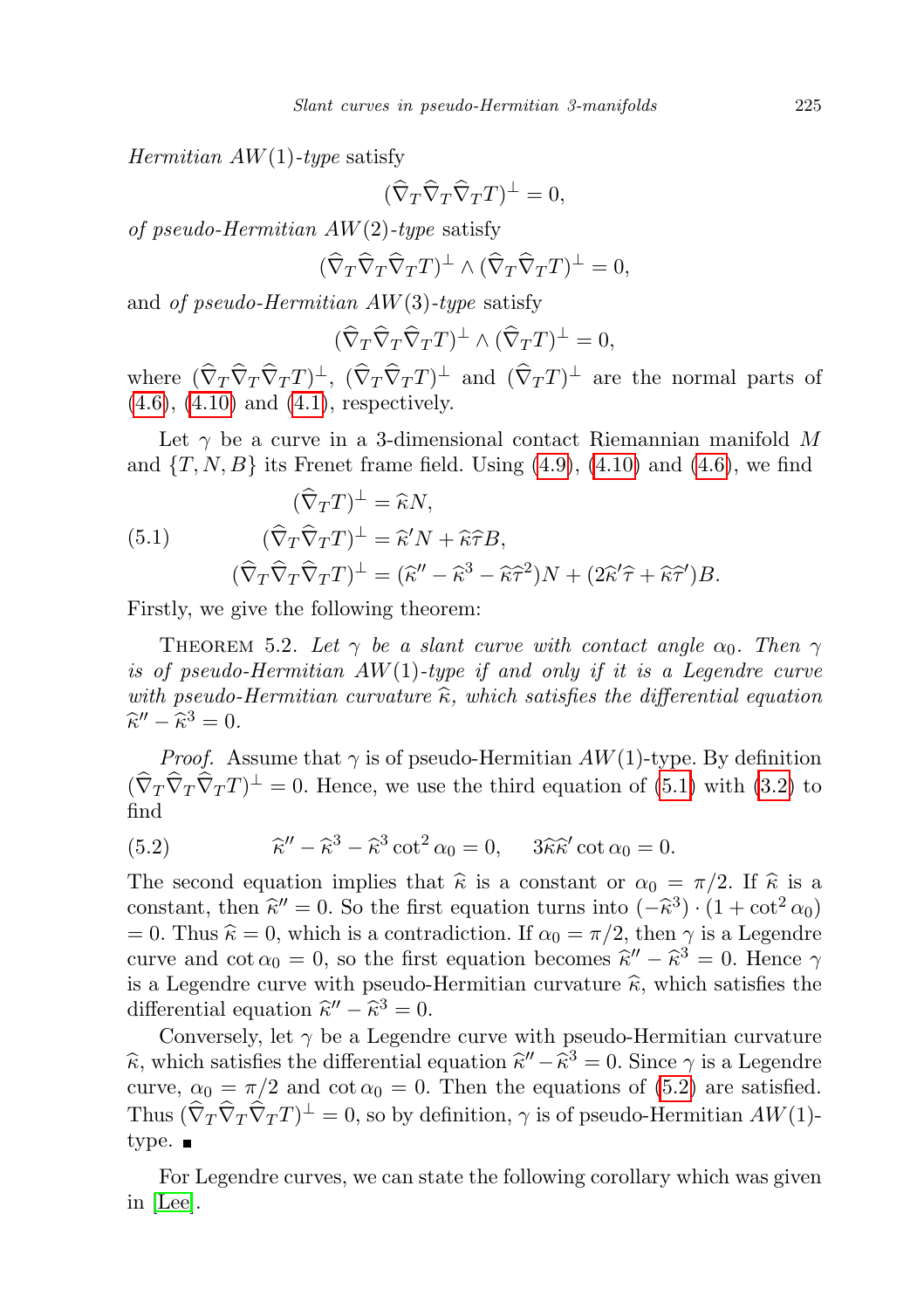COROLLARY 5.3 ([\[Lee\]](#page-11-3)). Let  $\gamma$  be a Legendre curve with pseudo-Hermitian curvature  $\widehat{\kappa}(s) = \pm \sqrt{2/(s + c)}$ . Then  $\gamma$  is of pseudo-Hermitian AW(1)type.

<span id="page-9-3"></span>THEOREM 5.4. Let  $\gamma$  be a slant curve with contact angle  $\alpha_0$ . Then  $\gamma$ *is of pseudo-Hermitian AW*(2)-type if and only if it has pseudo-Hermitian torsion of the form  $\hat{\tau} = \pm \cos \alpha_0 / \sqrt{-s^2 + as + b}$ , where a and b are arbitrary<br>constants  $a^2 + 4b > 0$  and  $s \in I$ ,  $\cdots = ((a - \sqrt{a^2 + 4b})/2 - (a + \sqrt{a^2 + 4b})/2)$ constants,  $a^2 + 4b > 0$  and  $s \in I_{a,b} := ((a - \sqrt{a^2 + 4b})/2, (a + \sqrt{a^2 + 4b})/2)$ .

*Proof.* Assume that  $\gamma$  is of pseudo-Hermitian  $AW(2)$ -type. By definition,  $(\widehat{\nabla}_T \widehat{\nabla}_T T)^{\perp} \wedge (\widehat{\nabla}_T \widehat{\nabla}_T T)^{\perp} = 0$ , that is,  $(\widehat{\nabla}_T \widehat{\nabla}_T T)^{\perp}$  and  $(\widehat{\nabla}_T \widehat{\nabla}_T T)^{\perp}$ are linearly dependent. Using [\(5.1\)](#page-8-0), we find

<span id="page-9-2"></span>(5.3) 
$$
\begin{vmatrix} \hat{\kappa}'' - \hat{\kappa}^3 - \hat{\kappa}\hat{\tau}^2 & 2\hat{\kappa}'\hat{\tau} + \hat{\kappa}\hat{\tau}' \\ \hat{\kappa}' & \hat{\kappa}\hat{\tau} \end{vmatrix} = 0.
$$

So we get

<span id="page-9-0"></span>(5.4) 
$$
\widehat{\kappa}\widehat{\tau}(\widehat{\kappa}'' - \widehat{\kappa}^3 - \widehat{\kappa}\widehat{\tau}^2) = \widehat{\kappa}'(2\widehat{\kappa}'\widehat{\tau} + \widehat{\kappa}\widehat{\tau}').
$$

Substituting  $(3.2)$  in  $(5.4)$ , we get

<span id="page-9-1"></span>(5.5) 
$$
\widehat{\kappa}^2 \cot \alpha_0 (\widehat{\kappa}'' - \widehat{\kappa}^3 - \widehat{\kappa}^3 \cot^2 \alpha_0) = 3\widehat{\kappa} (\widehat{\kappa}')^2 \cot \alpha_0.
$$

From [\(5.5\)](#page-9-1),  $\cot \alpha_0 = 0$  or  $\hat{\kappa} \hat{\kappa}'' - 3(\hat{\kappa}')^2 = \hat{\kappa}^4 \csc^2 \alpha_0$ . If  $\cot \alpha_0 = 0$ , then  $\gamma$  is slant and Legendrian, hence  $\hat{\tau} = 0$  identically and the condition [\(5.3\)](#page-9-2) is also satisfied identically. On the other hand if  $\cot \alpha_0 \neq 0$ , then  $\hat{\kappa} \hat{\kappa}'' - 3(\hat{\kappa}')^2 - \hat{\kappa}^4 \cos \alpha^2 \alpha_0$ . The general solution of this differential equation is  $\hat{\kappa}$  $3(\hat{\kappa}')^2 = \hat{\kappa}^4 \csc^2 \alpha_0$ . The general solution of this differential equation is  $\hat{\kappa} = \pm \sin \alpha_0 / \sqrt{c^2 + a \epsilon + b}$ , where g and h are applituary constants,  $a^2 + 4b > 0$ .  $\pm \sin \alpha_0/\sqrt{-s^2 + as + b}$ , where a and b are arbitrary constants,  $a^2 + 4b > 0$ and  $s \in I_{a,b}$ . So using [\(3.2\)](#page-4-3), we obtain  $\hat{\tau} = \pm \cos \alpha_0 / \sqrt{-s^2 + as + b}$ .<br>Conversely suppose that the surve  $\alpha$  has pseudo Hermitian term

Conversely, suppose that the curve  $\gamma$  has pseudo-Hermitian torsion  $\hat{\tau} = \frac{\gamma_1^2 + \gamma_2^2 + \gamma_3^2 + \gamma_4^2}{2\gamma_1^2 + \gamma_5^2 + \gamma_6^2 + \gamma_7^2}$  $\pm \cos \alpha_0/\sqrt{-s^2 + as + b}$ , where a and b are constants,  $a^2 + 4b > 0$  and  $s \in I_{a,b}$ . It is easy to show that [\(5.3\)](#page-9-2) is satisfied. Hence  $(\widehat{\nabla}_T \widehat{\nabla}_T \widehat{\nabla}_T T)^{\perp} \wedge$  $(\widehat{\nabla}_T \widehat{\nabla}_T T)^{\perp} = 0$ , that is,  $\gamma$  is of pseudo-Hermitian  $AW(2)$ -type.

For Legendre curves, as a result of Theorem [5.4,](#page-9-3) we have the following corollary which was obtained in [\[Lee\]](#page-11-3):

COROLLARY 5.5 ([\[Lee\]](#page-11-3)). Every Legendre curve in a 3-dimensional contact Riemannian manifold is of pseudo-Hermitian AW(2)-type.

In a 3-dimensional contact Riemannian manifold, it is obvious that there are pseudo-Hermitian circles of pseudo-Hermitian  $AW(2)$ -type. A simplest example is a pseudo-Hermitian Legendre circle.

From Theorem [5.4,](#page-9-3) we have the following corollary for pseudo-Hermitian slant helices:

Corollary 5.6. There does not exist a pseudo-Hermitian slant helix of pseudo-Hermitian AW(2)-type.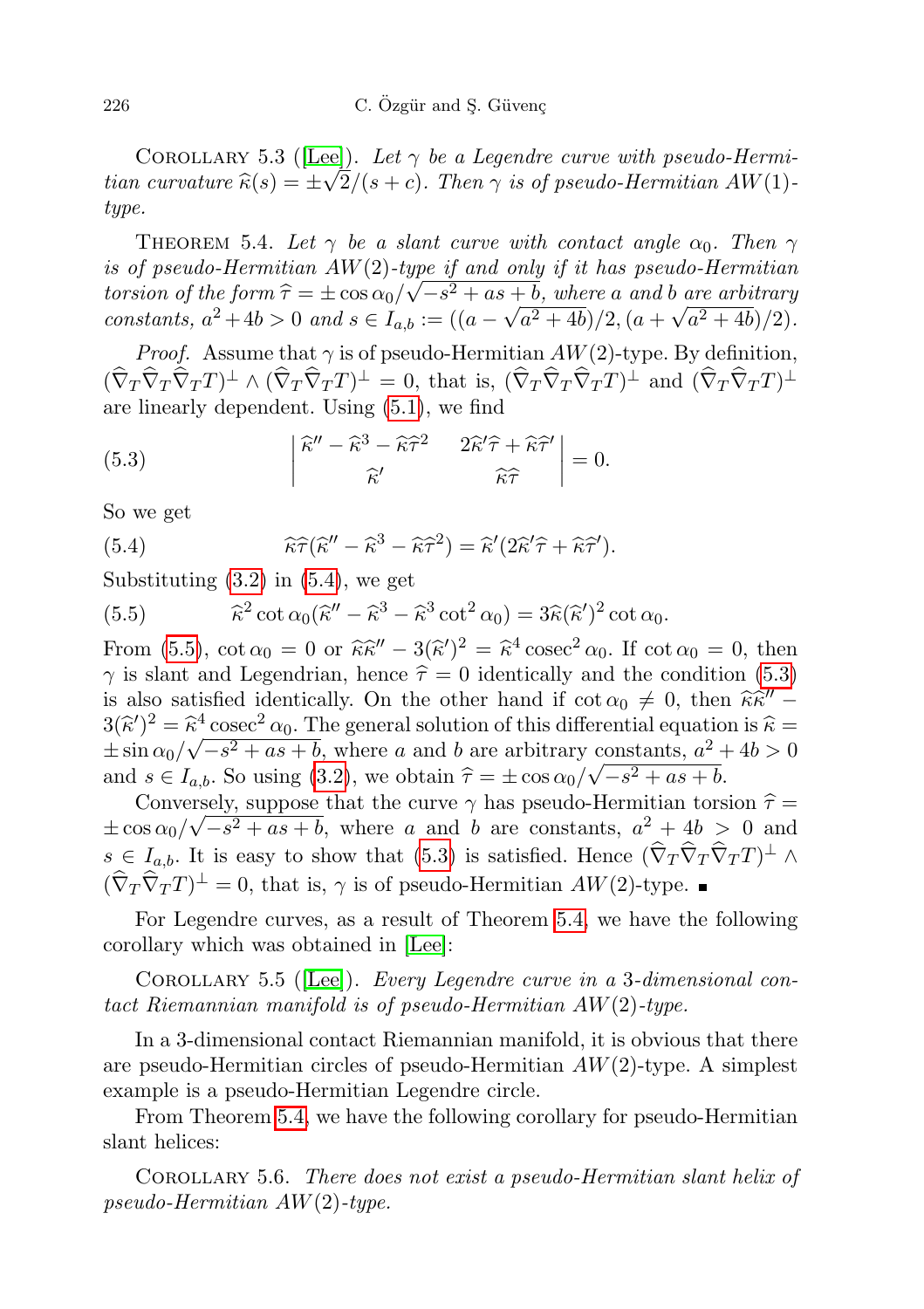Finally, we have the following theorem for slant curves of pseudo-Hermitian  $AW(3)$ -type.

<span id="page-10-6"></span>THEOREM 5.7. Let  $\gamma$  be a slant curve with contact angle  $\alpha_0$ . Then  $\gamma$ is of pseudo-Hermitian  $AW(3)$ -type if and only if it has constant pseudo-Hermitian torsion.

*Proof.* Assume that  $\gamma$  is of pseudo-Hermitian  $AW(3)$ -type. By definition  $(\widehat{\nabla}_T \widehat{\nabla}_T \widehat{\nabla}_T T)^{\perp} \wedge (\widehat{\nabla}_T T)^{\perp} = 0$ , which implies

<span id="page-10-5"></span>(5.6) 
$$
\begin{vmatrix} \hat{\kappa}'' - \hat{\kappa}^3 - \hat{\kappa}\hat{\tau}^2 & 2\hat{\kappa}'\hat{\tau} + \hat{\kappa}\hat{\tau}' \\ \hat{\kappa} & 0 \end{vmatrix} = 0.
$$

Using [\(3.2\)](#page-4-3) in [\(5.6\)](#page-10-5), since  $\hat{\kappa} \neq 0$ , we obtain

(5.7) 
$$
3\widehat{\kappa}' \cot \alpha_0 = 0,
$$

so  $\alpha_0 = \pi/2$  or  $\hat{\kappa}$  is a constant. If  $\alpha_0 = \pi/2$ , then  $\gamma$  is a Legendre curve, so  $\hat{\tau} = 0$  identically. If  $\alpha_0 \neq \pi/2$ , then  $\hat{\kappa}$  is a constant. In this case, using [\(3.2\)](#page-4-3), it is clear that  $\hat{\tau}$  is a constant.

Conversely, let  $\gamma$  have constant pseudo-Hermitian torsion  $\hat{\tau}$ . If  $\gamma$  is a Legendre curve, then  $\hat{\tau} = 0$ . Hence [\(5.6\)](#page-10-5) is satisfied. If  $\gamma$  is not a Legendre curve, then using [\(3.2\)](#page-4-3), we find that  $\hat{\kappa}$  is a constant. Since  $\hat{\kappa}' = 0$  and  $\hat{\tau}' = 0$ ,<br>(5.6) is satisfied. In hoth sasse, we altain  $(\hat{\nabla}, \hat{\nabla}, \hat{\nabla}, T) \perp_{\phi} (\hat{\nabla}, T) \perp_{\phi} = 0$ [\(5.6\)](#page-10-5) is satisfied. In both cases, we obtain  $(\widehat{\nabla}_T \widehat{\nabla}_T \widehat{\nabla}_T T)^{\perp} \wedge (\widehat{\nabla}_T T)^{\perp} = 0$ , which completes the proof.  $\blacksquare$ 

Using Corollary [3.4,](#page-4-2) Theorem [5.7](#page-10-6) and [\(3.2\)](#page-4-3) we can state the following corollary:

COROLLARY 5.8.  $\gamma$  is a slant curve of pseudo-Hermitian AW(3)-type if and only if it is a Legendre curve or a pseudo-Hermitian slant helix.

REMARK 5.9. Theorems [5.2,](#page-8-2) [5.4](#page-9-3) and [5.7](#page-10-6) are generalizations of Lemma  $3.13(i)\&$ (ii) in [\[Lee\]](#page-11-3).

## References

- <span id="page-10-2"></span>[\[ABG\]](http://dx.doi.org/10.1017/S0004972700030719) J. Arroyo, M. Barros and O. J. Garay, A characterisation of helices and Cornu spirals in real space forms, Bull. Austral. Math. Soc. 56 (1997), 37–49.
- <span id="page-10-3"></span>[AO] K. Arslan and C. Özgür, Curves and surfaces of  $AW(k)$ -type, in: Geometry and Topology of Submanifolds IX (Valenciennes/Lyon/Leuven, 1997), World Sci., River Edge, NJ, 1999, 21–26.
- <span id="page-10-1"></span>[\[BG\]](http://dx.doi.org/10.1090/S0002-9939-1995-1254831-7) M. Barros and O. J. Garay, On submanifolds with harmonic mean curvature, Proc. Amer. Math. Soc. 123 (1995), 2545–2549.
- <span id="page-10-4"></span>[Blair] D. E. Blair, Riemannian Geometry of Contact and Symplectic Manifolds, 2nd ed., Progr. Math. 203, Birkhäuser Boston, Boston, MA, 2010.
- <span id="page-10-0"></span>[Chen] B.-Y. Chen, Some open problems and conjectures on submanifolds of finite type, Soochow J. Math. 17 (1991), 169–188.